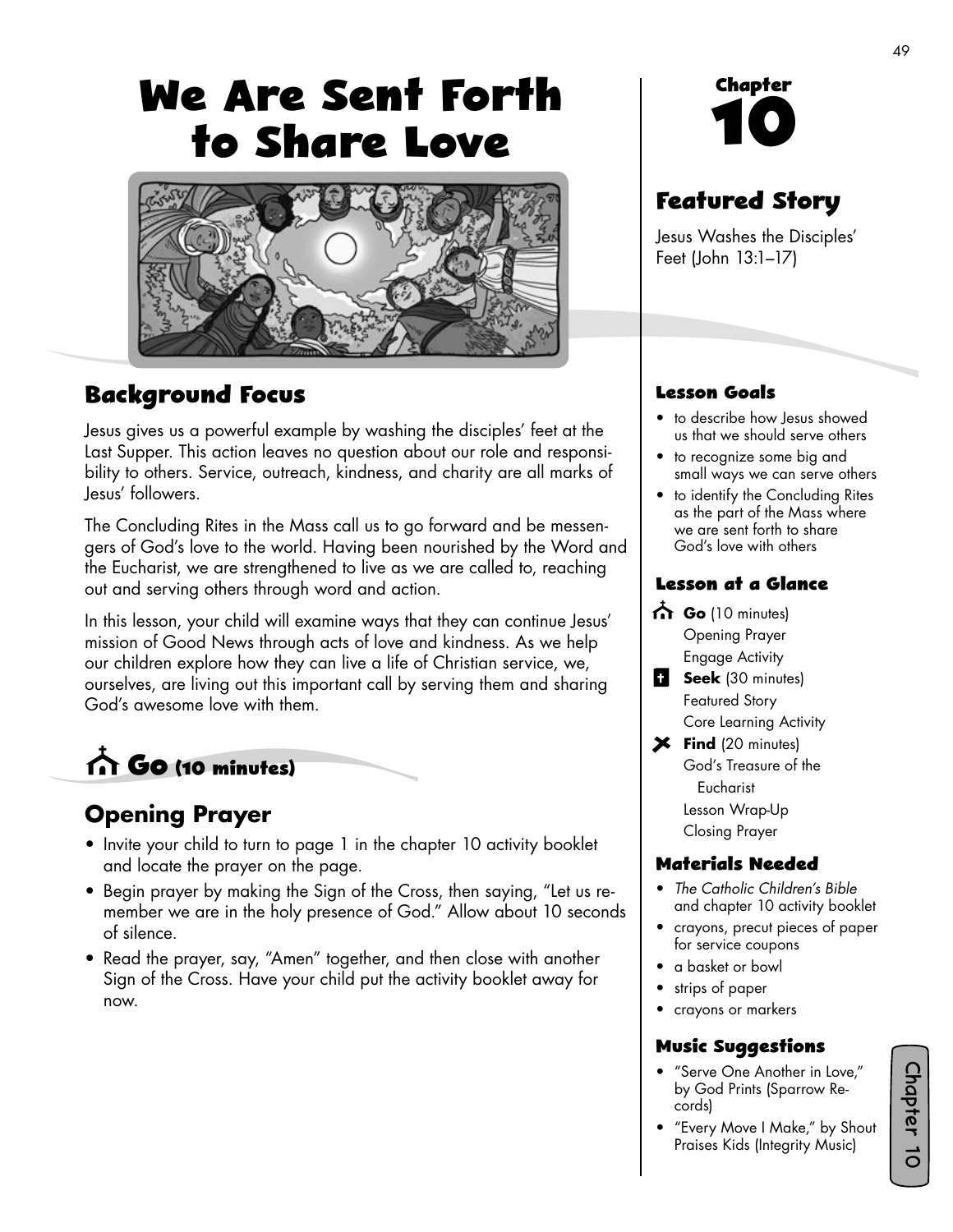# **Engage Activity**

- Ask your child to share what the word *kindness* means.
- Write the heading "Kindness to Me" on a piece of paper, and ask your child to think of and share examples of times when others have been kind to them.
- Write the heading "Kindness to Others" on another piece of paper, and encourage your child to think of and share examples of times they have been kind to others. Write these down on the paper.
- Tell them that today they will learn how we are called to show love and kindness to others.

# **Seek (30 minutes)**

# **Featured Story**

- Invite your child to find John 13:1–17 in *The Catholic Children's Bible* (page 1685).
- Direct them to turn the page and place an "I found it!" sticker next to the Featured Story (page 1686).
- Ask your child to look at the images on pages 1686–1687 and describe what they see.
- Explain that this story takes place on the same night as the Last Supper. Read the title and the Featured Story on page 1686.

### **Understand It!**

- Invite your child to read the content in Understand It! on page 1687.
- Ask questions about the reading or review some of the following key points:
	- ° Jesus did a servant's work when he washed the disciples' feet.
	- ° Jesus was showing us that we should serve other people.
	- ° Jesus wants us to help without being asked.
- Remind your child of the acts of kindness they listed earlier on pieces of paper. Explain that all of these are examples of how we can serve others.

#### **Live It!**

• Read Live It! on page 1687. Then invite your child to turn to page 2 in the activity booklet to complete the activity.

- Give your child some crayons and have them write down three actions of service they might do for family members, writing one action in each of the designed boxes in the activity booklet. Assist your child as necessary.
- When your child has finished, give them three slips of precut paper. Have them complete the "Service Coupon" activity described in Live It! by writing "Service Coupon" on one side of each slip of paper, and transcribing one of the actions of service onto the other side.
- Remind your child that there are many different ways that we can serve, or help, people.

#### **Tell It!**

- Ask your child to look at the images in Tell It! on page 1687.
- Encourage your child to summarize the Bible reading, using the images in Tell It!
- Have your child use some of the smaller stickers to mark parts of the Featured Story pages that capture their interest. Tell them that they can keep any remaining stickers to be used at a later time as they explore the Bible on their own.

# **Core Learning Activity**

#### **Acts of Kindness**

- Brainstorm with your child small acts of kindness that anyone can do on a daily basis, such as smiling, saying hello, opening the door for someone, or complimenting someone.
- Write the different ideas down on several strips of paper.
- Have your child fold the strips of paper and then drop them in a basket or bowl.
- Mix up the folded strips of paper, and then invite your child to take a folded strip of paper. Take one of the slips of paper for yourself.
- Explain that your mission is to complete that act of kindness by the end of the day. You may choose to share the acts of kindness or keep them secret.
- Continue to randomly select new acts of kindness to complete each day until all of the slips of paper have been used.